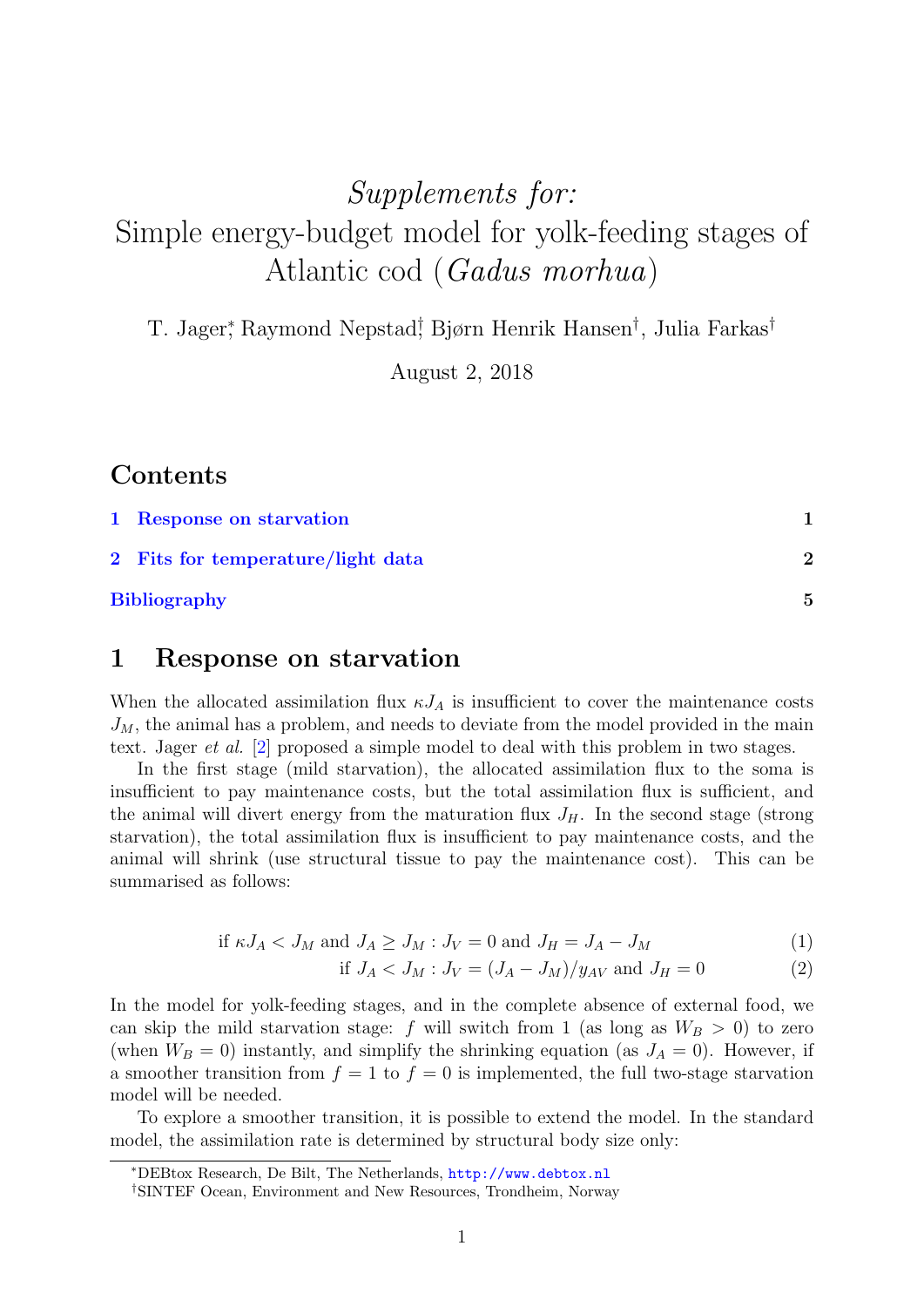$$
J_A = f J_{Am}^a L^2 \tag{3}
$$

As suggested by Beer & Anderson [\[1\]](#page-4-1), the rate of yolk absorption may be governed by the surface area of the yolk sac, when yolk is close to exhaustion. We can extend the assimilation flux by a squared volumetric length measure for the yolk sac  $(L_B)$  as well:

$$
J_A = f J_{Am}^a \min(L^2, a L_B^2) \quad \text{with } L_B = \left(\frac{W_B}{d_B}\right)^{1/3} \tag{4}
$$

The factor a would be used as a surface-area correction. As both  $L$  and  $L_B$  are volumetric lengths (cubic root of a volume) their squared values are not a true surface area; they will be proportional to the true area, as long their shape does not change, but the proportionality may differ between structure and yolk (and hence a may deviate from 1).

#### <span id="page-1-0"></span>2 Fits for temperature/light data

To investigate the effects of light and temperature, we use data from Solberg & Tilseth [\[3\]](#page-4-2) at three temperatures and two light regimes (continuous light or darkness). Fits are shown in Figure [1](#page-2-0) and [2.](#page-3-0) Only the specific assimilation and maintenance rate constants are fitted; other parameters were fixed to the values of Table 1 in the main text. The measurements start closely after hatching, and  $t = 0$  is set here at the start of the measurement series for each treatment. In most fits, the last part of yolk absorption is slower than predicted by the model (with the exception of dark,  $7^{\circ}$ C).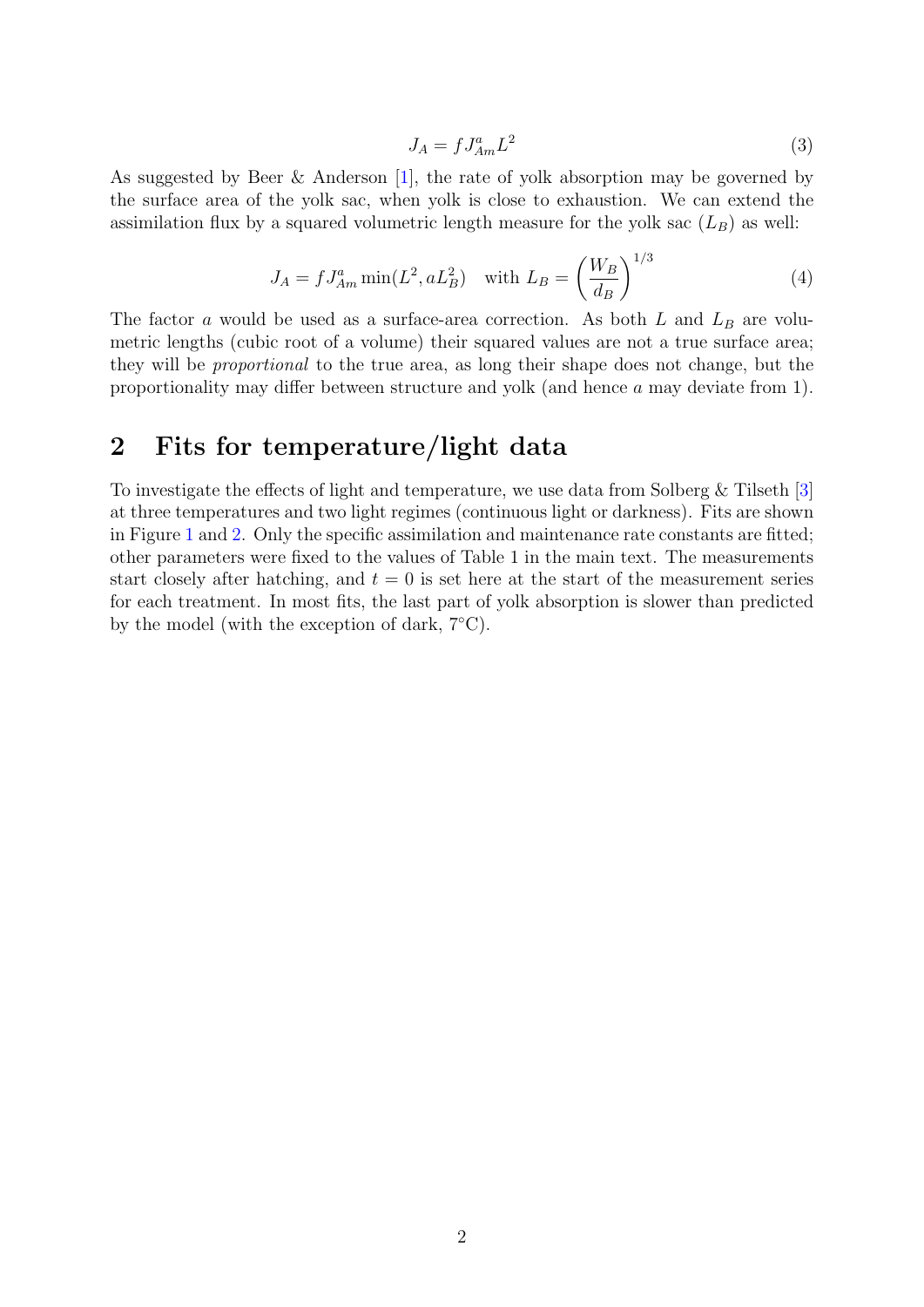

<span id="page-2-0"></span>Figure 1: Fits of the DEBkiss model to data for yolk weight (squares), larval weight (circles), and standard length (triangles) post hatching. Animals kept under constant light.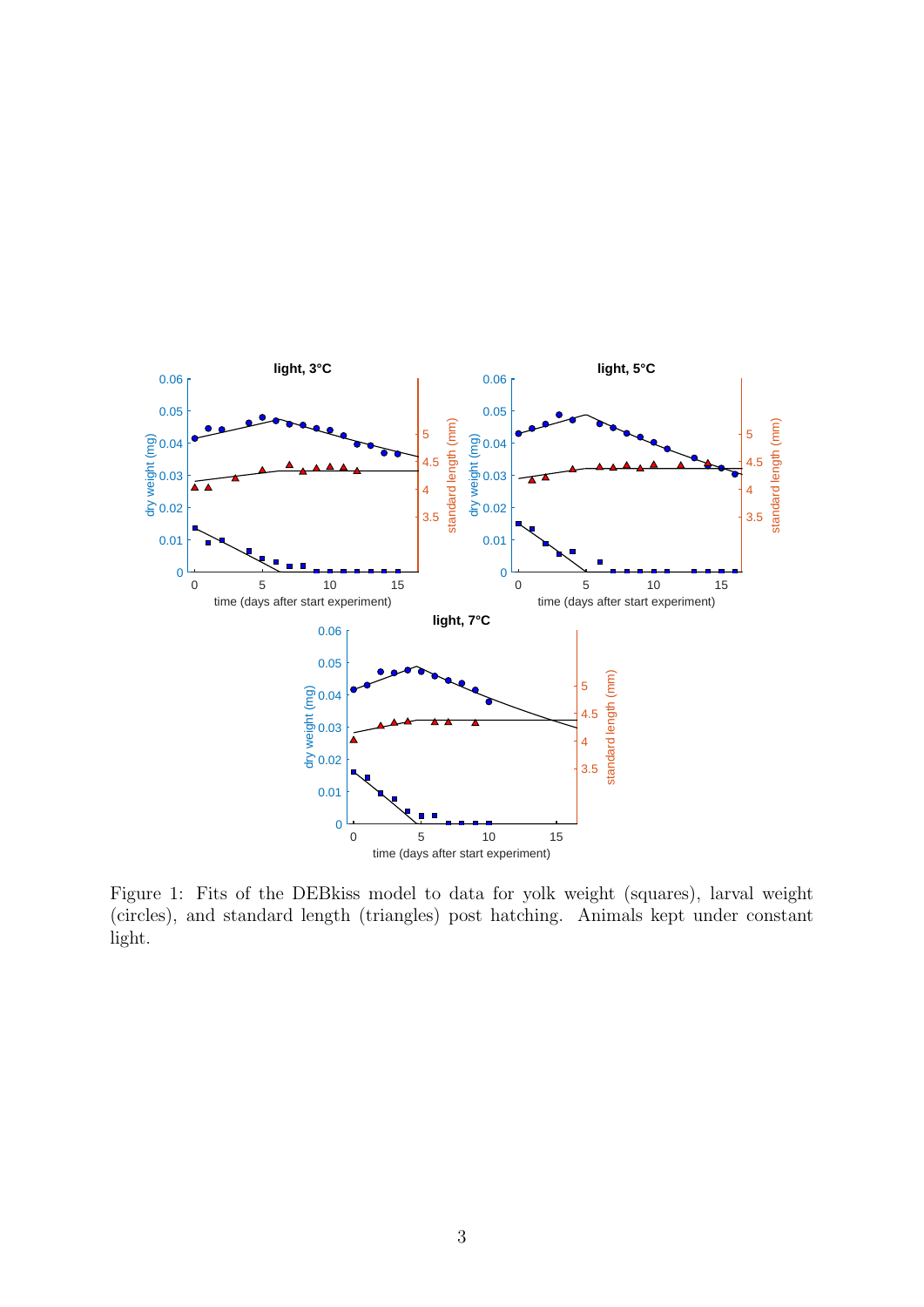

<span id="page-3-0"></span>Figure 2: Fits of the DEBkiss model to data for yolk weight (squares), larval weight (circles), and standard length (triangles) post hatching. Animals kept under constant darkness.